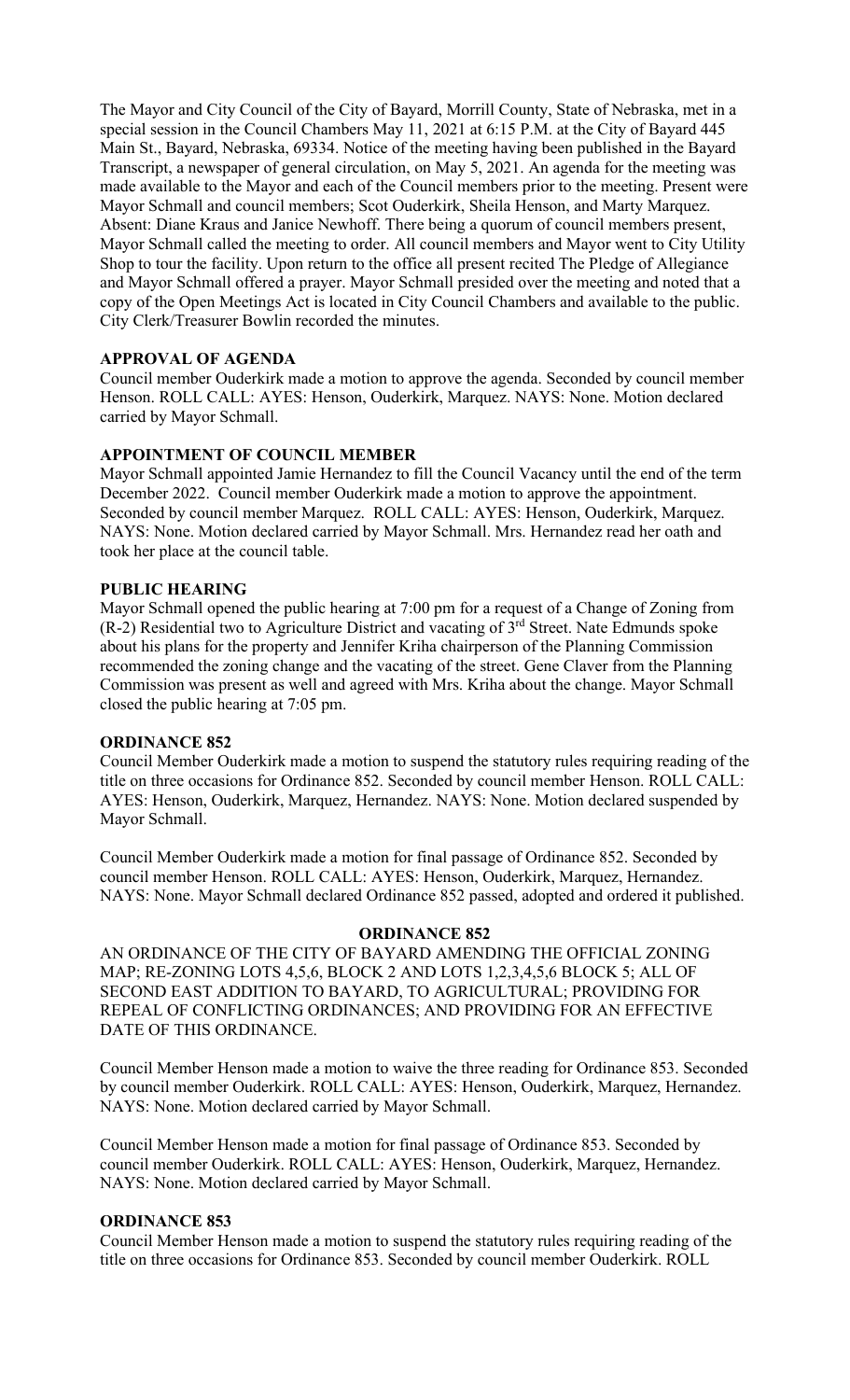CALL: AYES: Henson, Ouderkirk, Marquez, Hernandez. NAYS: None. Motion declared suspended by Mayor Schmall.

Council Member Henson made a motion for final passage of Ordinance 853. Seconded by council member Ouderkirk. ROLL CALL: AYES: Henson, Ouderkirk, Marquez, Hernandez. NAYS: None. Mayor Schmall declared Ordinance 853 passed, adopted and ordered it published.

## **ORDINANDE 853**

AN ORDINANCE OF THE CITY BAYARD, NEBRASKA VACATING A STREET OF THE CITY; PROVIDING FOR RESERVATION IN FAVOR OF THE CITY OF UTILITY EASEMENTS; PROVIDIING FOR REPEAL OF CONFLICTING ORDINACES; AND PROVIDING FOR EFFECTIVE DATE OF THIS ORDINANCE.

# **PADD PRESENTATION**

Bryan Venable assisted by Julie Hertaus gave a short presentation on what PADD does and can do for the cities and villages in the Panhandle of Nebraska.

# **LB840 RECOMMENDATION**

Council Member Marquez made a motion to approve a loan grant combination for Tonia Verbeck and the Heirloom Mercantile in the amount of \$14,000; \$7,000 grant and \$7,000 loan to be paid back in three years; seconded by council member Henson. ROLL CALL: AYES: Henson, Ouderkirk, Marquez, Hernandez. NAYS: None. Motion declared carried by Mayor Schmall.

Council Member Ouderkirk made a motion to approve a loan to Jenessa Ulander up to the amount of \$10,000 with the contingency that they show proof of matching funds from another source; seconded by council member Henson. ROLL CALL: AYES: Henson, Ouderkirk, Marquez, Hernandez. NAYS: None. Motion declared carried by Mayor Schmall.

# **CHIMNEY ROCK VILLA**

Director's Kim Burry was present and gave an update on the Villa.

- 1. The main solarium has been painted.
- 2. We've been taking residents out for walks.
- 3. Restrictions are loosening up for vaccinated residents and family.
- 4. We had CNA and med aide testing last week and this week and are planning again for June. We are also tentatively planning to hold a class next month.
- 5. We have been celebrating Nurse's Week and Nursing Home Week with waffles for breakfast, a BBQ and Snowie the Snow bus is coming Wednesday.
- 6. Yard work has started.
- **7.** Staffing is still an issue. It's getting better and everyone is really stepping up. One of our aides just graduated with his RN and wants to work here. We haven't had much for the MDS coordinator position and have a nurse in house that wants it. I like to promote within when possible.

Council member Henson moved to approve the Chimney Rock Villa Bills & Claims in the amount of \$306,514.59. Seconded by council member Marquez. ROLL CALL: AYES: Henson, Ouderkirk, Marquez, Hernandez. NAYS: None. Motion declared carried by Mayor Schmall.

## **DEPARTMENT HEAD MONTHLY REPORTS**

Utility Superintendent Coolidge, City Clerk/Treasurer Bowlin and Police Chief Douglass were present and available for questions.

- **UTILITY REPORT –**Bladed all dirt Streets and allies, New transfer pump at Water Treatment Plant, started putting in Sand Filter at pool, Safety Meeting with Air Link, Checked Electrical issue at Police building, Cleaned shop, regular meter orders and meter reads.
- **PARK REPORT** Mowing Grass, installed back-flow preventors and turned-on water to all places, Fertilized the parks and sprayed for weeds, Seasonal employee to start on May  $17<sup>th</sup>$ .
- **POLICE REPORT** 36 assist the public; 18 assist other agencies; 2 accident investigations; 8 citation violation; 10 warning violation; 4 complaints; 3 investigations, Education requirements have been increased, New Psychological Evals and Sensitivity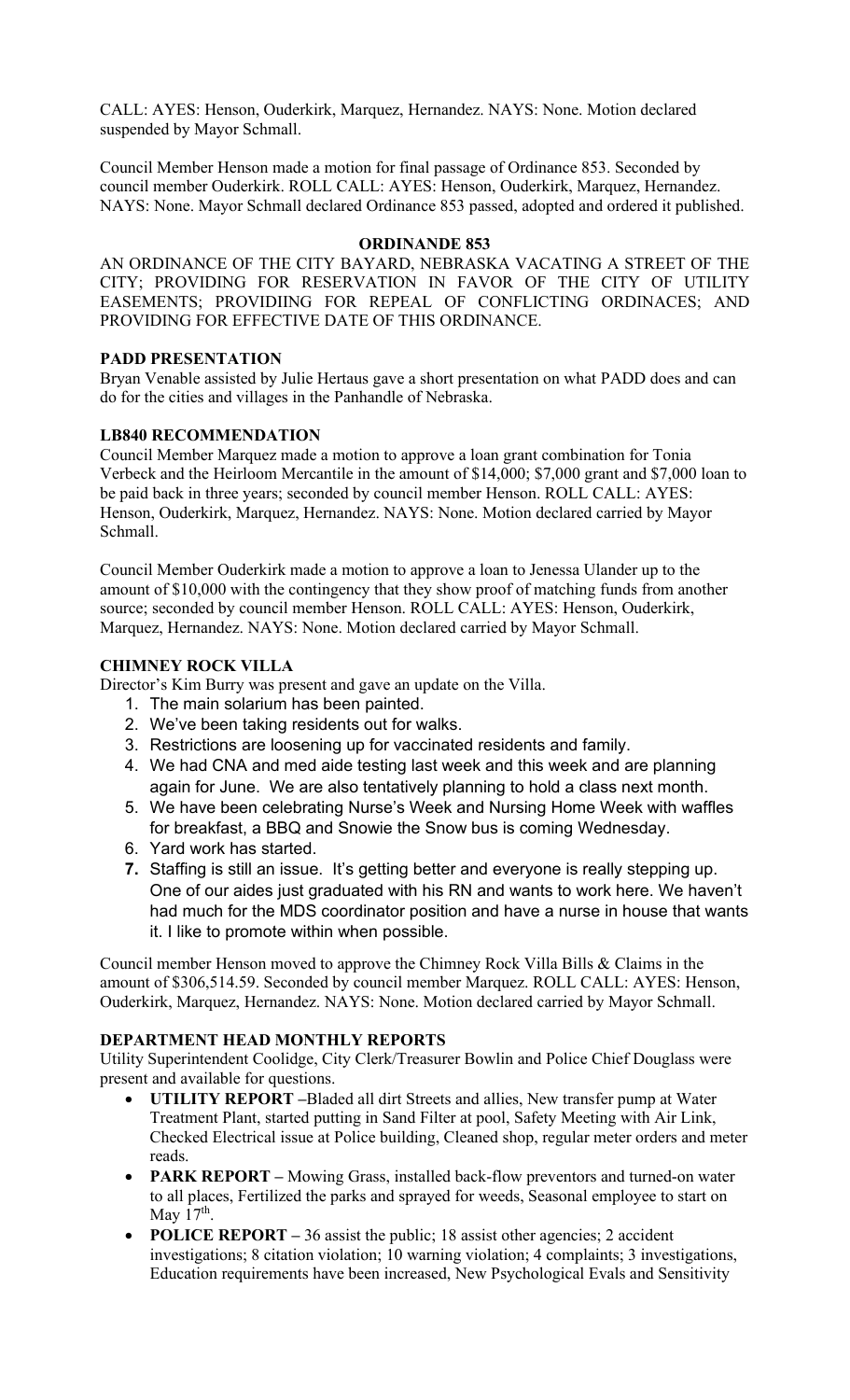Training and the Police force now has to be accredited.

- **LIBRARY REPORT** There were 633 books checked out, the computer was used 31 times, 89 books checked out through overdrive, Library will be closed May 11-26 for new carpet installation, Ceiling Tiles have been replaced and book cases cut down, Summer Reading starts June1, with magic show in park.
- **OFFICE REPORT –** Arbor Day Celebration, Meetings, New summer employees, Website additions, Ordinances, Personnel manual updates sent to lawyer, Parks & Baseball Grants, EPA Brownfields Assessments.

## **NEW STOP SIGN**

Council member Marquez moved to install two more stop signs at  $7<sup>th</sup>$  Street and  $2<sup>nd</sup>$  Avenue, making that intersection a 4-way stop. Seconded by council member Hernandez. ROLL CALL: AYES: Henson, Ouderkirk, Marquez, Hernandez. NAYS: None. Motion declared carried by Mayor Schmall.

## **APPROVAL OF BILLS**

Council member Ouderkirk moved to approve all city bills and claims as presented. Seconded by council member Henson. ROLL CALL: AYES: Henson, Ouderkirk, Marquez, and Hernandez. NAYS: None. Motion declared carried by Mayor Schmall. Action Communication \$36.49, Advancing Technology \$150.00, AFLAC \$1,648.17, Airgas \$35.88, AST \$49.90, Allied Benefit Systems \$9,345.11, Bayard Automotive \$42.49, Bayard Rural Fire Dept. \$109.50, Tiger Paws \$873.28, Benzel Pest Control \$85.00, Black Hills Energy \$1,510.05, Bluffs Facility Solutions \$66.02, Bound Tree \$491.22, Capital Business Systems \$292.06, CenturyLink \$130.02, Charter \$1,821.13, Child Support of WY \$298.14, Chimney Rock PPD \$1,133.44, City of Gering \$11,737.78, City of Sidney \$1,875.00, Clemco Inc. \$2,000.00, Compton Elec Serv. \$ 5,250.00, Connecting Point \$70.34, Culligan \$121.00, Dollar General \$40.87, Douglas Kelly Ostdiek \$1,387.75, Dutton-Lainson Co \$7,993.89, Candace Ehler \$184.05, Enviro Service \$40.00, Fox Insurance \$100.00, Fyr-Tek \$1,042.34, Gall \$246.78, General Consolidated \$324.08; Great America \$391.52, Hawkins \$1,239.69, Ideal Linen \$174.57, Ingram \$760.41, Kande Laeger \$73.68, LARM \$1,099.34, Lincoln Nat Life \$102.76, Menards \$787.76, Morrill Co Attorney \$150.00, Morrill Co Sheriff \$1,000.00, MEAN \$26,570.29, Mun Supply Co \$1,914.86, NE Child support \$1,269.72, NE Life Magazine \$1,824.00, NMPP \$400.00, NPPD \$49.50, NE State Fire School \$805.00, Northwest Pipe \$346.41, One America \$1,792.68,PADD \$300.00, Panhandle CCOP \$1,736.00, Panhandle EMS \$300.00, Stephanie Perkins \$120.00, Regional West \$51.00, Rocky Mountain Air \$136.17, Sandberg Implement \$42.00, Sandry Fire Supply \$331.75, Mark Schwartzkopf \$460.00, SBC Bldg & Zoning \$276.00, Simplot Growers \$318.71, Transcript \$723.70, TWD \$25,000.00, United Industries \$526.09, US Bank \$2,647.14, Van Pelt Fencing \$2,765.90, Vera's Auto & Tire \$20.00, Viaero Wireless \$278.51, Watch Guard \$68.57, Western States Bank \$80.00, Payroll \$67,939.52. Total =\$195,405.03.

## **CONSENT AGENDA**

Council member Ouderkirk moved to approve the consent agenda which included minutes from April 13th regular meeting and May 3rd special meeting; Treasurer's reports, operational budget, and new hires & salary changes - Kris Hopkins Pool Manager-\$16.00, Nicole Barker Pool Operator & Asst. Mgr. - \$15.00, Kodie Harimon Pool Operator & Asst. Mgr. - \$15.00, Kierra Miller Lifeguard - \$11.00, Nate Barker Lifeguard - \$11.00, Zoie Clause Lifeguard - \$11.00, Aleah Nesbitt Lifeguard - \$11.00, Tayton Shaw Lifeguard - \$11.00, Tomas Garza Jr Lifeguard - \$11.00, Deemon Avilez Seasonal Parks - \$11.50, Bailie Brower Library Intern - \$10.00, Gary Schukei Mosquito Sprayer - \$11.50. Seconded by council member Henson. ROLL CALL: AYES: Henson, Ouderkirk, Marquez, Hernandez. NAYS: None. Motion declared carried by Mayor Schmall.

## **ORDINANCE 850**

Council Member Ouderkirk made a motion to suspend the statutory rules requiring reading of the title on three occasions for Ordinance 850. Seconded by council member Marquez. ROLL CALL: AYES: Henson, Ouderkirk, Marquez, Hernandez. NAYS: None. Motion declared suspended by Mayor Schmall.

Council Member Ouderkirk made a motion for final passage of Ordinance 850. Seconded by council member Marquez. ROLL CALL: AYES: Henson, Ouderkirk, Marquez, Hernandez. NAYS: None. Mayor Schmall declared Ordinance 850 passed, adopted and ordered it published.

#### **ORDINANCE #850**

AN ORDINANCE OF THE CITY OF BAYARD, NEBRASKA, APPROVING THE SALE AND TRANSFER OF 296'IN CORNER OF LOT 2 BLOCK 2, MASON'S SUBDIVISION (FRONT OF YARD), CITY OF BAYARD; PROVIDING FOR AN EFFECTIVE DATE OF THIS ORDINANCE; PROVIDING FOR REPEAL OF CONFLICTING ORDINANCES

#### **ORDINANCE 851**

Council Member Ouderkirk introduced Ordinance 851 to the council.